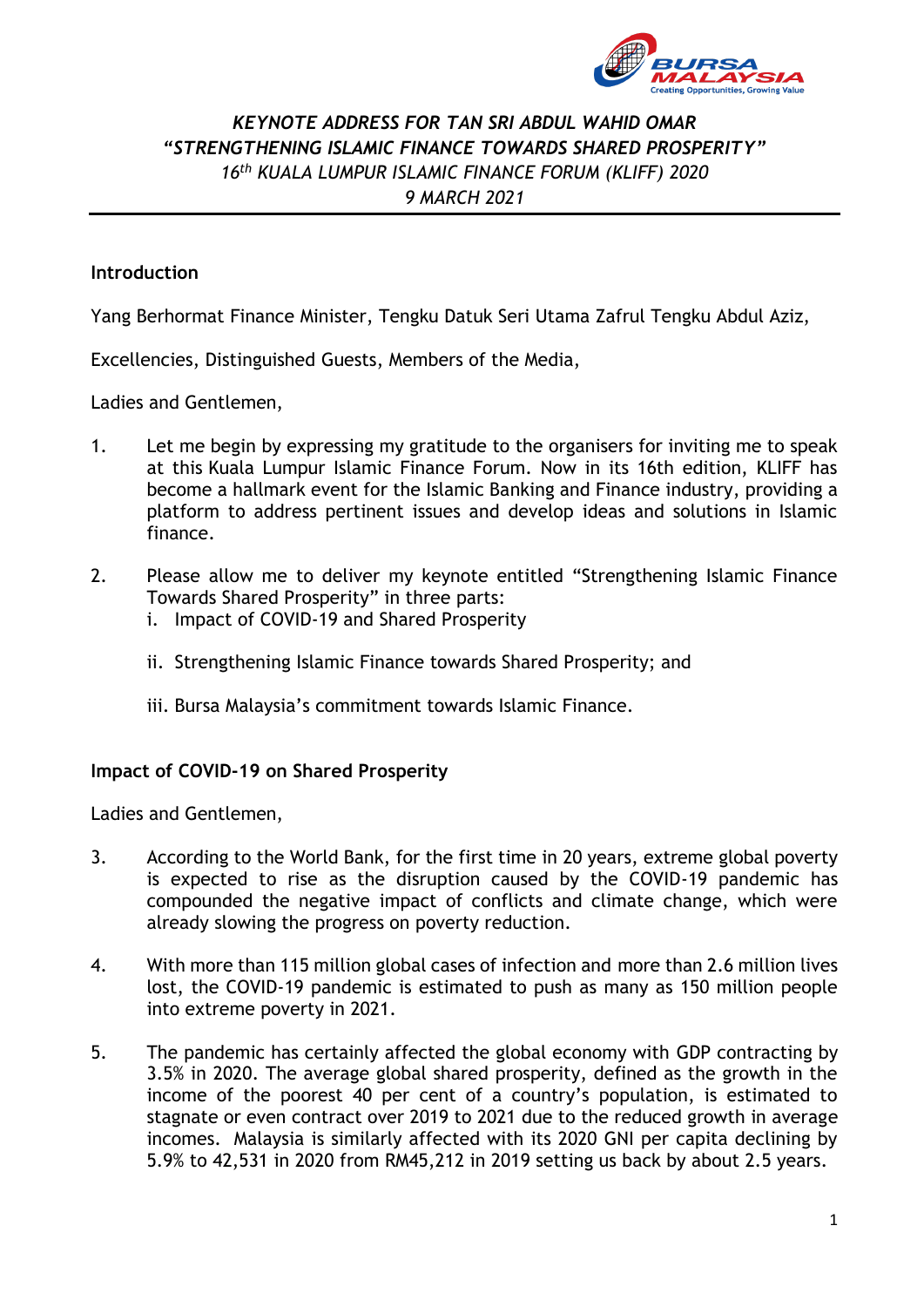

- 6. The deceleration in economic activity intensified by the pandemic is likely to strike the poorest people hard, leading to even lower shared prosperity indicators in the coming years. Without policy actions, the COVID-19 crisis may trigger higher income inequality cycles, lessen social mobility among the vulnerable and lower resilience to future shocks to reverse this serious setback.
- 7. Economic development must not be seen to only boost economic growth but also share prosperity with all segments of society through equitable distribution of income and wealth. Only then can the well-being of all segments of society be improved, especially the poorest and most marginalised.

### **Strengthening Islamic Finance towards Shared Prosperity**

Ladies and Gentlemen,

- 8. Islam strives to drive a balance between economic, social and environmental development, maintaining effective and efficient resource usage and encourages well-being as an essential aspect in terms of attaining sustainability.
- 9. Islamic finance, through its core principles, advocates for the just, fair and equitable distribution of income and wealth, drawing from the underlying principles of Shariah, which fundamentally advocates the attainment of benefits and prevention of harm.
- 10. The risk-sharing and asset based-financing nature of Islamic finance and its potential contribution to the growth and inclusive prosperity have considerable merit, particularly in light of the mounting evidence of the adverse effects of excessive debt and leverage on the economy. Similarly, capital markets through equity and asset-based finance can play a critical role in facilitating long term investment and reducing poverty by providing opportunities for the poor to build assets.
- 11. A well-functioning capital market not only improves the capital allocation in the economy but also enhances productive growth. Islamic capital markets can, therefore, make a significant contribution to achieving economic development and enhancing shared prosperity using the principles of risk-sharing and equity participation.
- 12. For example, equity-based investment in Shariah-compliant products and services promoting good socio-economic values facilitates responsible investments that generate social and environmental benefits alongside financial returns. This creates a win-win situation for investors, investee companies and society at large as reflected by Shariah indices having consistently outperformed their conventional counterparts over the last decade. Between January 2010 to January 2021 for example, the FTSE Bursa Malaysia Hijrah Shariah Index, comprising the 30 largest Shariah-compliant companies, has consistently outperformed the FTSE Bursa Malaysia KLCI (with substantial weighting by financial stocks), growing over 26%.
- 13. Beyond equities, Sukuk offers great potential for promoting shared prosperity because of its suitability for financing infrastructure, raising funds for new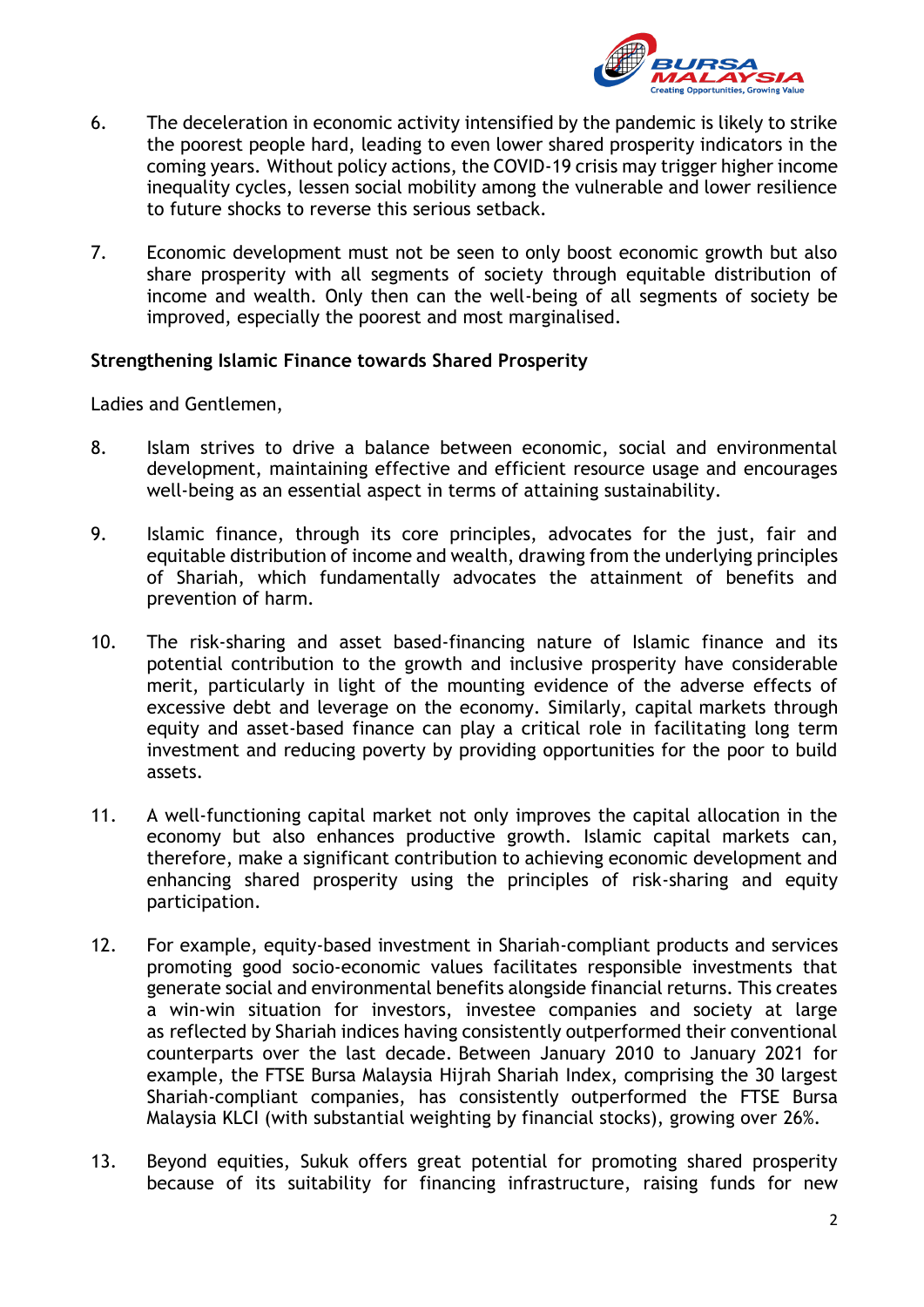

businesses, encouraging entrepreneurship and supporting economic development. This includes the issuance of social and sustainable Sukuk to mitigate the health and economic impact as well as funding socio-economic recovery from the pandemic.

Ladies and Gentlemen,

- 14. Despite the challenging environment that affected the Islamic finance industry's growth in 2020, COVID-19 offers an opportunity to accelerate and unlock its longterm potential. The pandemic and various lockdown measures have led to the rapid growth in digital solutions to reach out to a broader audience and create a nimbler Islamic finance industry.
- 15. Higher digitalisation and fintech collaborations can help strengthen the industry's resilience and open new avenues for growth. For example, we are seeing Islamic fintech start-ups now offering digital mortgage platforms, wealth management and mobile applications. These include Wahed Invest, Qard Hassan, HelloGold and BEST Invest, to name a few.
- 16. Similarly, technology is also being increasingly used towards enhancing financial literacy through online webinars, classes and even conferences such as this KLIFF 2021. Many studies have shown the positive relationship between financial literacy and financial inclusion. Increasing financial literacy can certainly increase participation in the Islamic financial system, and the adoption of Islamic financial products and services.

## **Bursa Malaysia's commitment towards Islamic Finance**

Ladies and Gentlemen,

- 17. Islamic finance is no longer a domain exclusive only to Muslims. It has grown to be a USD2 trillion industry and continues to receive strong interest as an avenue for fund raising and investment.
- 18. Malaysia's Islamic finance has much to offer, for we have a resilient financial system and innovative ecosystem including Bursa Malaysia-i, which offers faithbased investors a unique proposition and platform for Shariah-compliant investing. As of January 2021, 79% of listed companies on Bursa Malaysia are Shariahcompliant, with a market capitalisation of RM1.2 trillion.
- 19. Through Bursa Suq Al-Sila', our commodity Murabahah platform, the Exchange is able to facilitate entities and cooperatives such as Amanah Ikhtiar Malaysia to offer Shariah-compliant and cost-effective financing facilities to the underbanked communities.